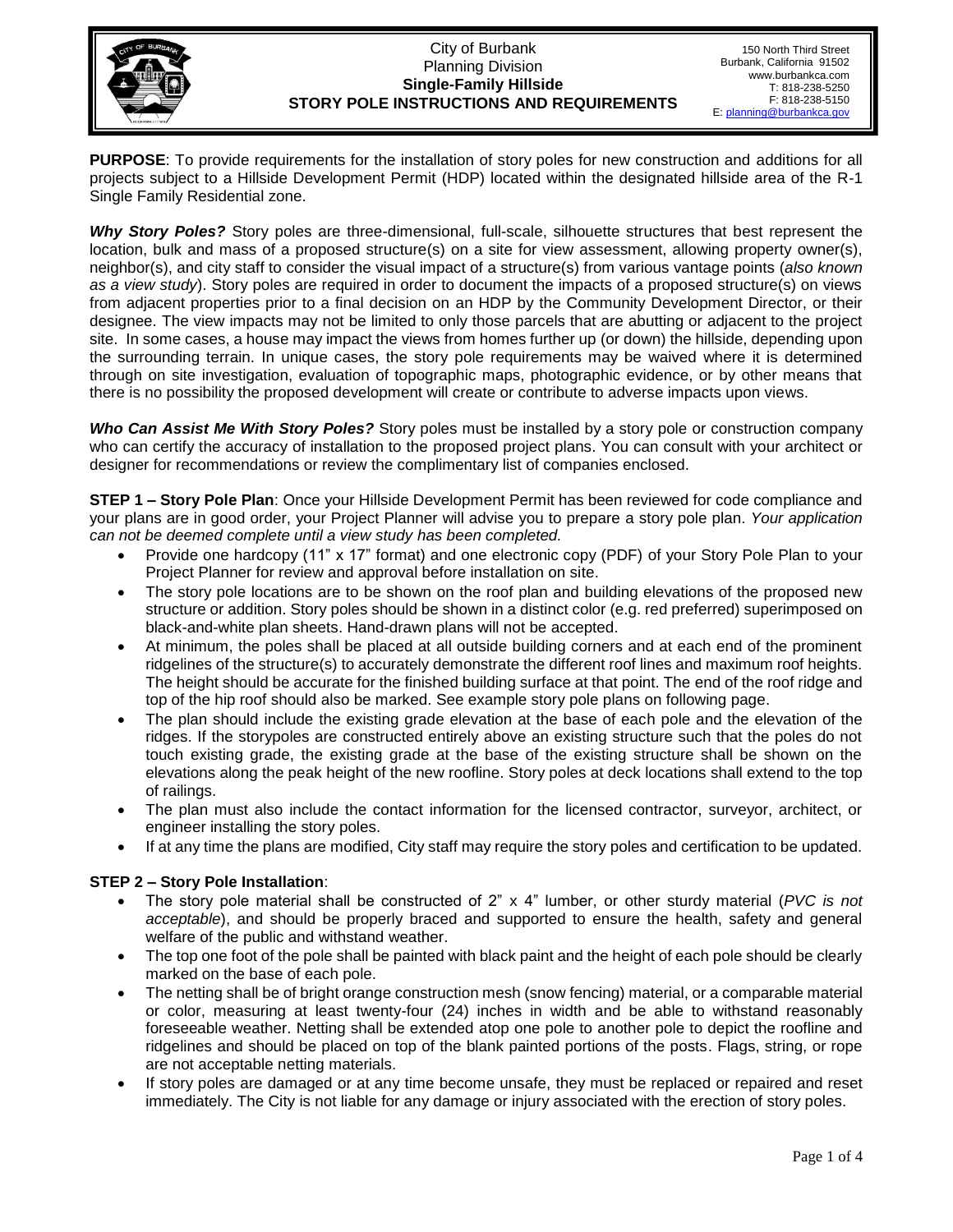The City can request the story poles be removed or modified if it is determined at any time there is a risk to public health and safety.

#### **STEP 3 – Story Pole Certification:**

- Upon completion of the story pole installation per the Planner-approved story pole plan, the installation must be certified accurate by a licensed architect, engineer, or surveyor with the enclosed *Story Poles Affidavit* based on the Story Pole Plan. The property owner may not certify the story pole height or position.
- Once installed, the applicant shall submit photographs from at least 3 vantage points showing the completed story pole installation. *The photos submitted for certification must include a key that identifies the location and direction of each of the views photographed from perspectives of neighboring properties*. Photographs and drawings should be numbered or otherwise keyed to the locations shown on the site map.
- Once the affidavit and photos are completed, submit them to your Project Planner for verification. The Project Planner will verify the Affidavit was completed and conduct a site visit. Upon confirmation by your Project Planner, the public noticing period for your HDP application can begin once the postcards have been mailed out.

#### **STEP 4 – Story Pole Removal**:

- Story poles must remain in place throughout the application review process, inclusive of the 15-day appeal period. They can be removed the next business day after conclusion of the appeal period, if no appeal has been filed.
- Should an appeal be filed on the permit, the story poles must remain in place until a final decision has been made on the application by the Planning Board and/or City Council *and* the subsequent appeal periods have concluded.

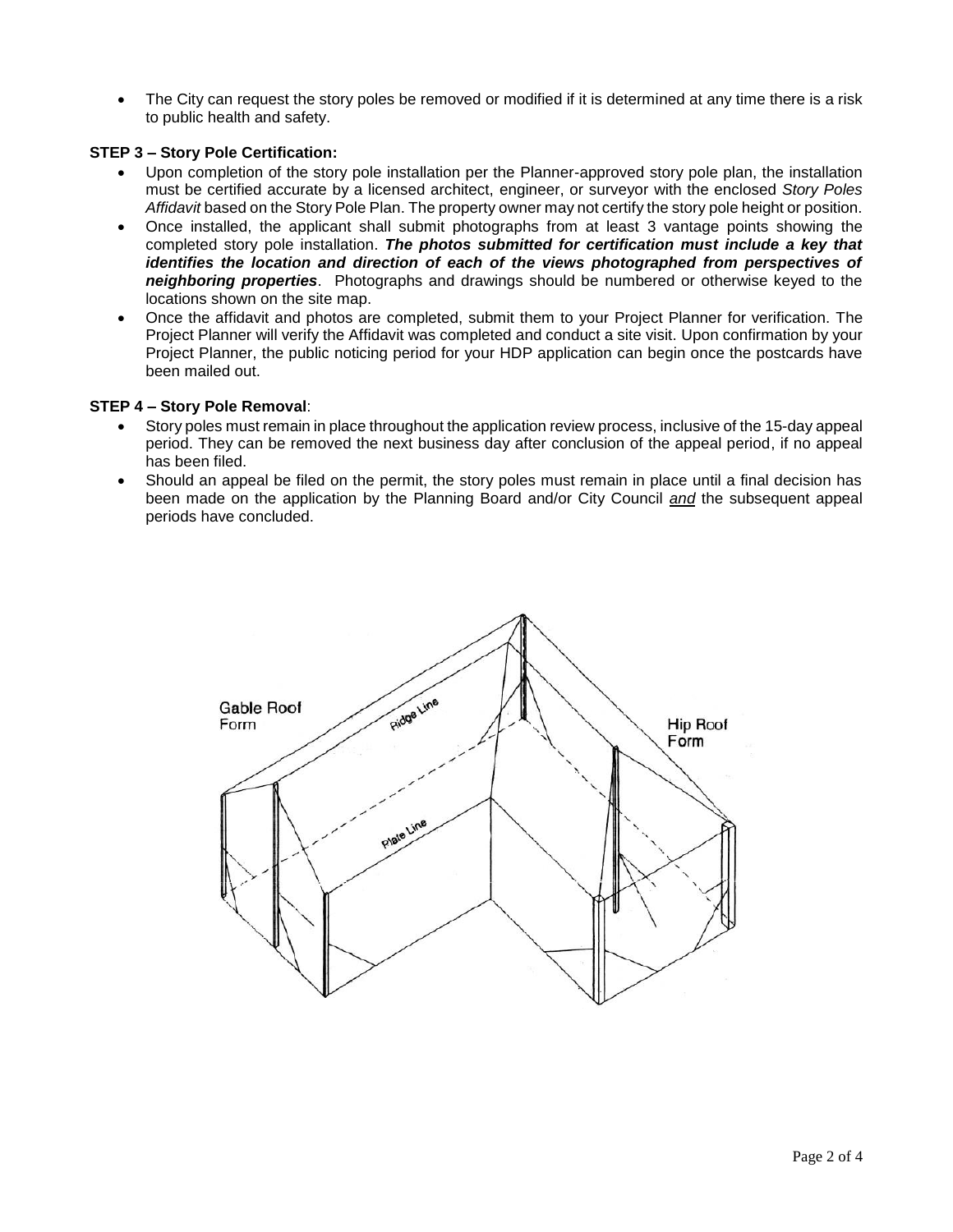

## **STORY POLES AFFIDAVIT**

TO: City of Burbank Community Development Department Planning Division

### REFERENCE:

Name of Applicant

Project Address

Permit Number

As the licensed architect / engineer / surveyor (circle one) for the above-referenced project, I hereby declare that the project's story poles have been installed in accordance with the approved Story Pole Plan on file in the Planning Division office. I further declare that all story poles have been accurately placed, installed to ensure the safety of all persons and the general public, and are the correct height in accordance with the approved Story Pole Plan. A certified copy of the Story Pole Plan (site plan and roof plan) that verifies accuracy is attached herewith. This information is accurate to the best of my knowledge.

I/WE DECLARE UNDER PENALTY OF PERJURY THAT THE FOREGOING IS TRUE AND CORRECT.

EXECUTED ON \_\_\_\_ , 20\_\_\_ AT \_\_\_, CALIFORNIA.

PREPARER'S SIGNATURE PREPARER'S NAME (PLEASE PRINT CLEARLY)

COMPANY NAME PREPARER'S TELEPHONE NUMBER

Date Stamp Received:

*FOR OFFICE USE ONLY*